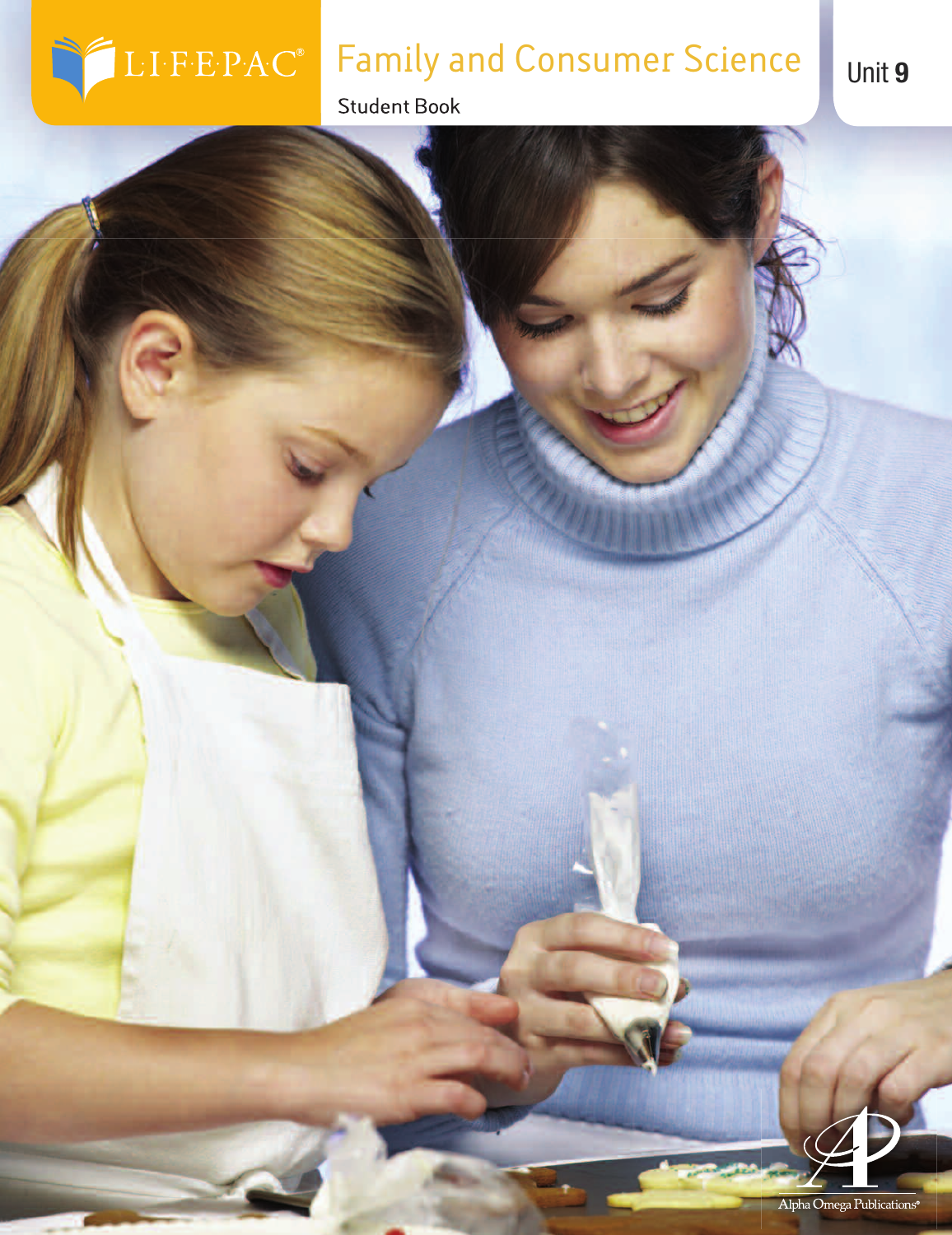# **FAMILY AND CONSUMER SCIENCE 9 CHILD DEVELOPMENT AND CARE**

## **CONTENTS**

| L.   | AGES AND STAGES                            | $\overline{\mathbf{2}}$ |
|------|--------------------------------------------|-------------------------|
|      | Physical (Stature)                         | $\overline{2}$          |
|      | Intellect (Wisdom)                         | $\overline{5}$          |
|      | Social and Emotional (Favor with Man)      | 7                       |
|      | Spiritual (Favor with God)                 | 10                      |
| H.   | CARE OF CHILDREN                           | 17                      |
|      |                                            | 17                      |
|      | Creative Child Care                        | 22                      |
|      |                                            | 29                      |
| III. | SAFETY AND FIRST AID                       | 42                      |
|      |                                            | 42                      |
|      |                                            | 44                      |
|      | Three Common Childhood Diseases            | 49                      |
| IV.  | THE BUSINESS OF BABYSITTING  53            |                         |
|      | Characteristics of a Dependable Babysitter | 53                      |
|      | <b>Essential Business Practices </b>       | 55                      |
|      | Information You Need                       | 57                      |
|      | Babysitter's Checklist                     | 59                      |
|      |                                            | 61                      |
|      |                                            |                         |



### **Author: Marcia Parker, M.Ed.** Editor: Alan Christopherson, M.S.

Illustrations: Alpha Omega Graphics

804 N. 2nd Ave. E., Rock Rapids, IA 51246-1759 © MM by Alpha Omega Publications, Inc. All rights reserved. LIFEPAC is a registered trademark of Alpha Omega Publications, Inc.

All trademarks and/or service marks referenced in this material are the property of their respective owners. Alpha Omega Publications, Inc. makes no claim of ownership to any trademarks and/or service marks other than their own and their affiliates', and makes no claim of affiliation to any companies whose trademarks may be listed in this material, other than their own.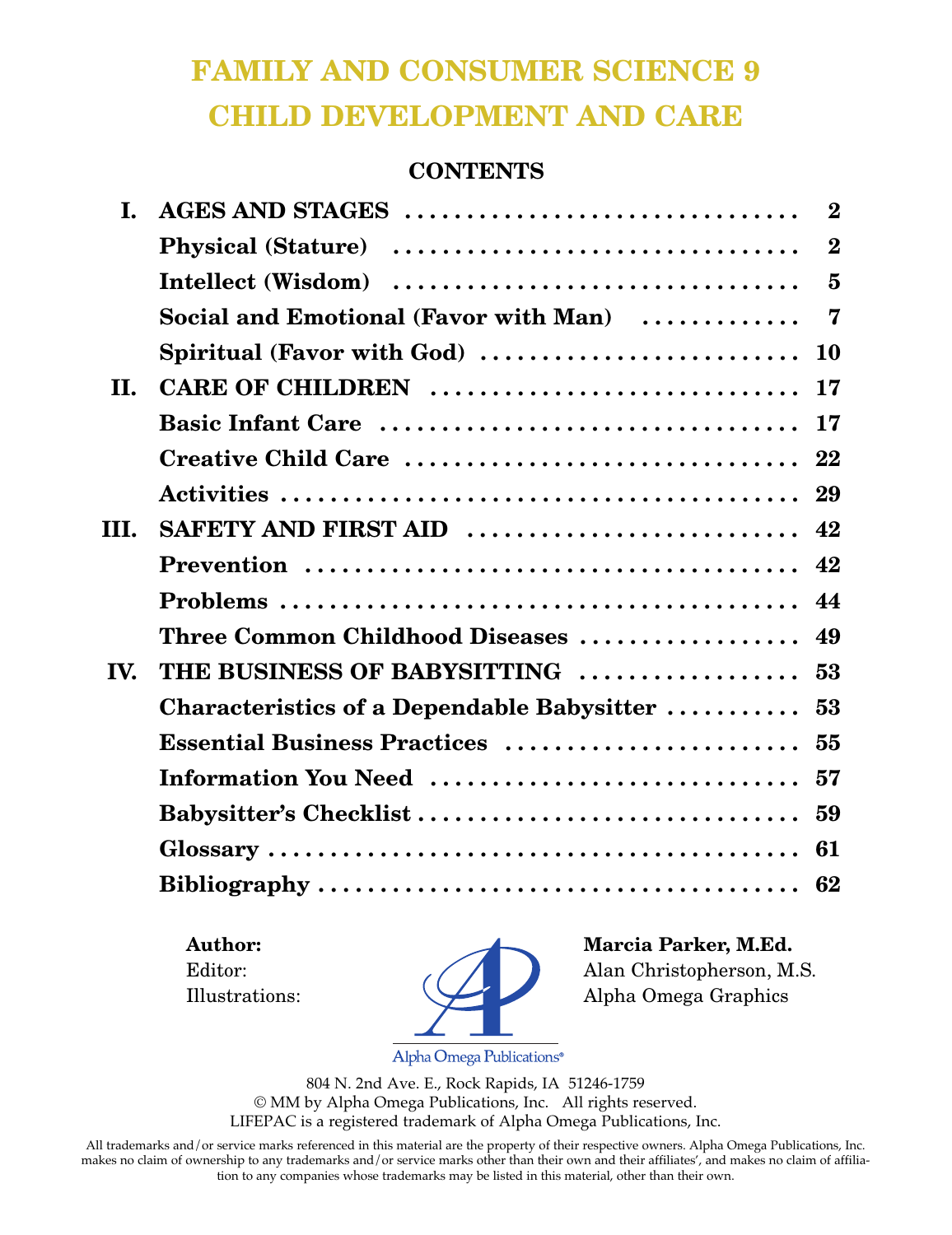# **CHILD DEVELOPMENT AND CARE**

---------------------------------

---------------------------------

*But Jesus called them unto him and said, Suffer little children to come unto me, and forbid them not: for of such is the kingdom of God. Luke 18:16*

Children are certainly important to God as demonstrated in the above verse. We then have the responsibility to guide and train children in such a way that they will develop the correct view of God. This is one of the greatest challenges of parenthood: to teach children the truth about God. The home is the center of education, learning, and training for the child, so parents are given the responsibility of teacher. As an older sibling, babysitter, church nursery worker, Sunday School aide, or Vacation Bible School helper, you need to learn to meet the needs of children as well.

Children often give a first impression of being cute, spoiled, good, sad, naughty, shy, or quiet. Understanding the needs and behavioral development of children will help you to see past the first impression and will help you to develop a positive attitude toward all young children.

This LIFEPAC® is designed to increase your knowledge and understanding of children from birth to young school-age. You will study the physical, social, emotional, intellectual, and spiritual development of children by age groups. You will study and develop skills in child care and safety. You will also learn the business of babysitting.

#### **OBJECTIVES**

**Read these objectives.** The objectives tell you what you will be able to do when you have successfully completed this LIFEPAC. You should be able to:

When you have finished this LIFEPAC, you should be able to:

- 1. Identify the physical, social, emotional, intellectual, and spiritual development of children from birth to early school-age.
- 2. Develop the skills to care for each stage of a child's life from birth to young school-age.
- 3. Identify play as a child's way of exploring and learning about his world.
- 4. Identify music, art, literature, and science experiences as important to the development of young children.
- 5. Plan various activities for children.
- 6. Understand first aid and safety issues in child care.
- 7. Become a responsible and successful babysitter.

**Note:** All vocabulary words in this LIFEPAC appear in **boldface** print the first time they are used. If you are unsure of the meaning when you are reading, study the definitions given in the glossary.









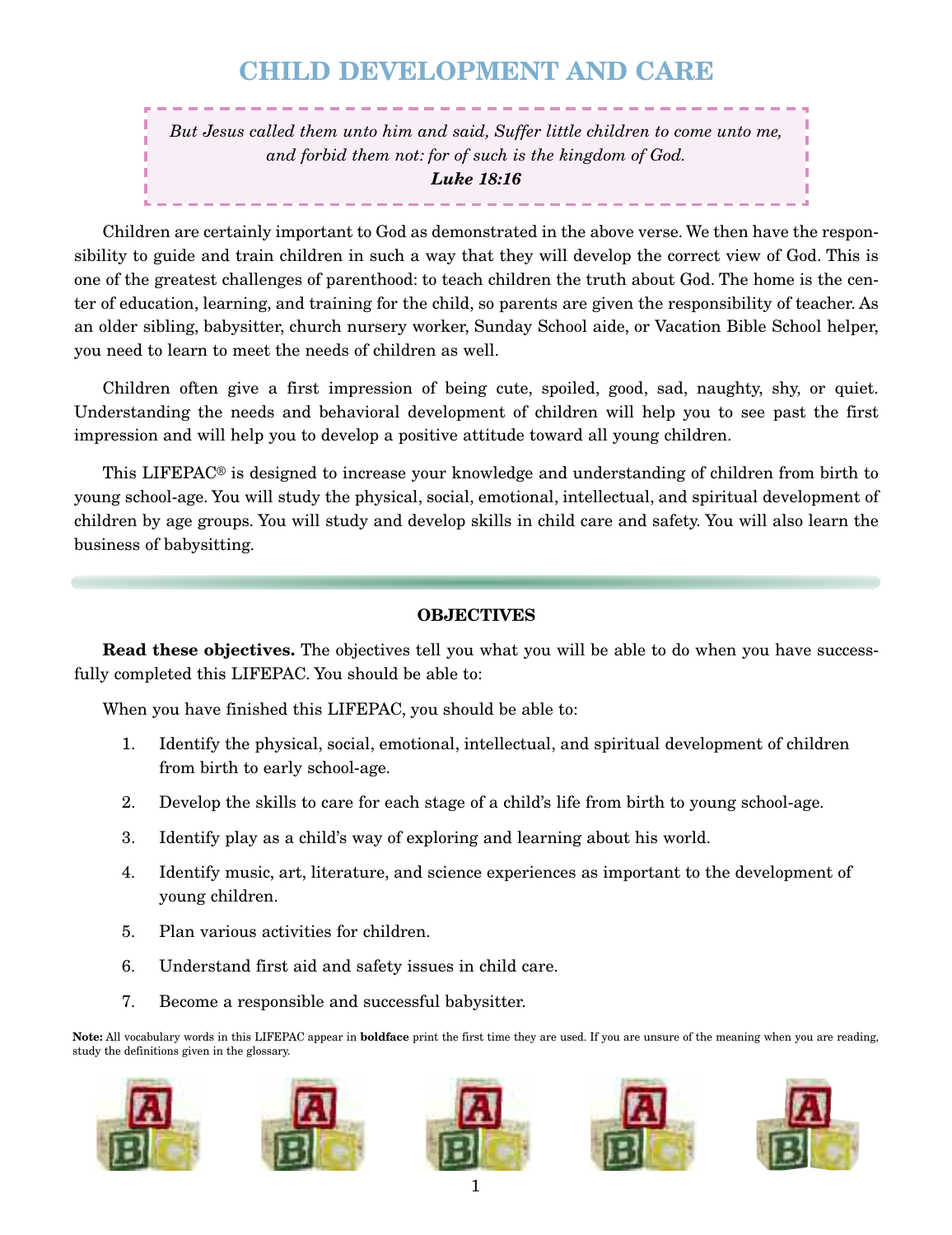### **I. AGES AND STAGES**

| And Jesus increased in wisdom and stature, and in favour with God and man. |  |
|----------------------------------------------------------------------------|--|
|                                                                            |  |
| <b>Luke 2:52</b>                                                           |  |
|                                                                            |  |
|                                                                            |  |

Each child is unique. Each child will grow and learn at a different rate. Despite the individual differences, however, children of the same age develop in a similar manner. Understanding the physical, mental, social/emotional, and spiritual development of children gives you insight as to why a child behaves the way he does. When you realize that the child's behavior is partly determined by his age and stage in development, you can have more patience with the child; you can guide the child instead of becoming irritated with him.

This section will give you a brief overview of developmental and behavioral characteristics typical of each age group from birth to early school-age.

#### **Section Objective**

**Review this objective.** When you have completed this section, you should be able to:

1. Identify the physical, social, emotional, intellectual, and spiritual development of children from birth to early school-age.

#### **PHYSICAL (STATURE)**



#### **Infants**

Infants are unique individuals as much as any older person. Identical twins, born at the same time, will have different personalities. Some infants are very quiet and sleep often, while other infants are very active. Accepting these differences will make it easier to take care of infants and help them grow and develop. Adapt to each infant's behavior instead of expecting him to be like other infants.

**Birth to six months.** Infants increase rapidly in height, weight, and motor skills. At birth infants cannot control

their body movements, as most of their movements are involuntary. During the first few months, an infant's eyesight is limited to objects that are about ten inches away from his face but by six months his range of vision is more fully developed. At about two months, infants can raise their bodies when lying on their stomachs. At three to four months, they discover their fingers, feet, and toes and have some control of their muscles and nervous system. They can sit with support, lift their heads up for short periods of time, and can roll from their sides to their stomachs. By five to six months, most babies can roll over.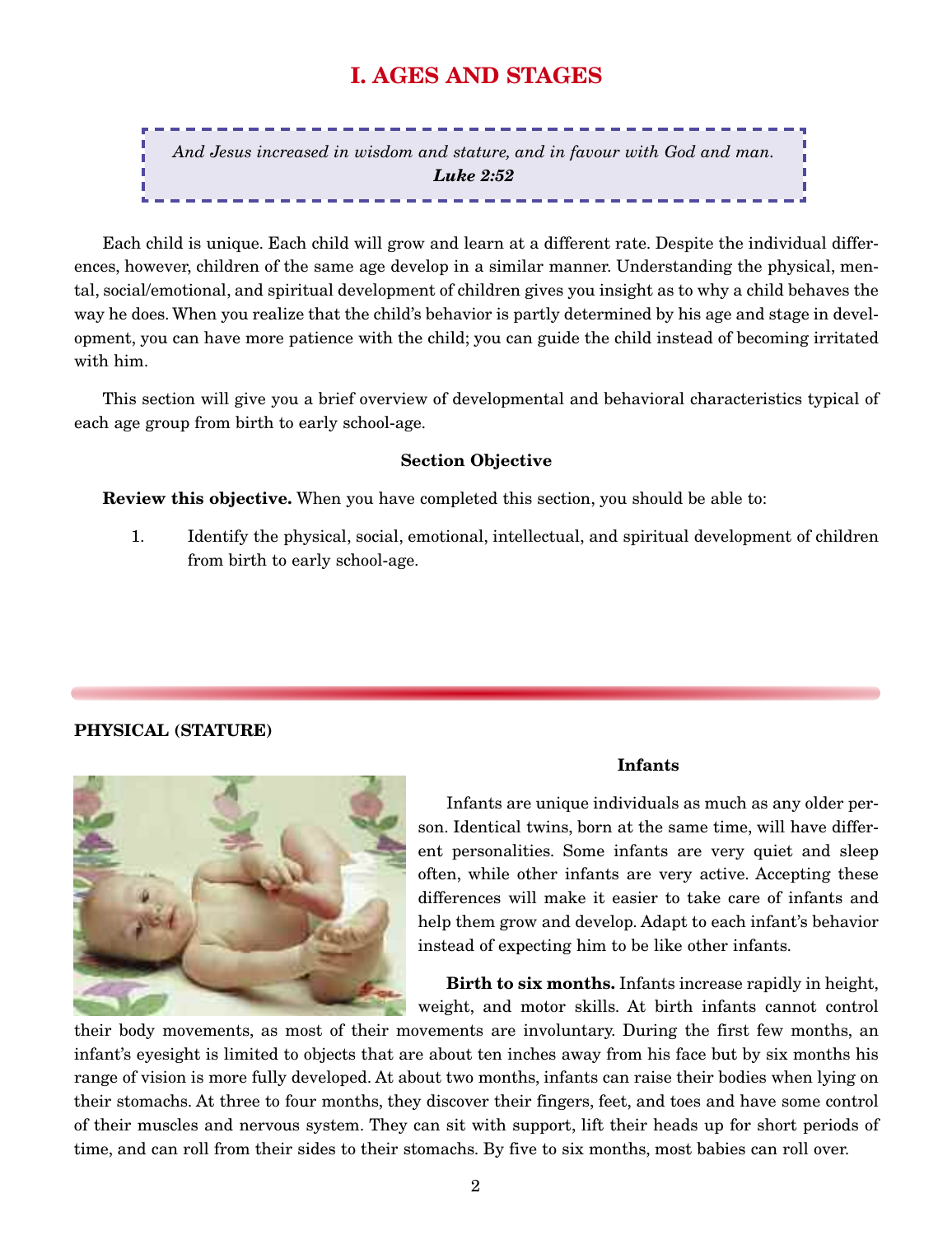**Six to twelve months.** Infants still nap in the morning and afternoon. They begin to eat and sleep at regular intervals. They will eat three meals a day and nurse or need a bottle at various times throughout the day. They start using a cup and a spoon to feed themselves. Infants can now sit unassisted. They crawl on their abdomens and creep on their hands and knees. By eight months, they can grasp and hold objects. They can pick up objects with their thumb and forefinger (the pincher grip) and let objects go (drop things); they even begin to throw things. At ten to twelve months they begin to pull themselves up to a vertical position, stand while holding furniture and can walk when led. By the time they are twelve months old, most babies weigh nearly three times their birth weight and are half-again longer.



When a child learns to walk, he is known as a toddler. Usually, this term is applied to one-

**Toddlers**

and two-year-old children. The toddler stage is an important time in a child's life. It is the stage between infancy and childhood where they learn and grow in many ways. During the toddler stage, most children learn to walk, talk, solve problems, and relate to others. One major task for toddlers is learning to be independent.

**One-year-olds.** Toddlers may eat less but tend to eat more frequently throughout the day. They improve at feeding themselves, though spills should still be expected. They may grow less rapidly during this time than when they were infants. Most toddlers are walking without support by 14 months. Most can walk backwards, climb stairs, and run by 22 months. Toddlers can drink from cups with some help. They can scribble and stack blocks.

**Two-year-olds.** Two-year-olds are in constant motion, exploring their world with their bodies and senses. This helps develop their large motor skills. They are able to stand on tiptoes, throw a ball, and kick the ball forward. They can walk, run, climb, dig holes, and climb up and down stairs unassisted. They jump with two feet together. Two-year-olds will need large toys and plenty of room to explore. At this stage, they will begin to show an interest in toilet training and experience some success. They like to take things apart and put them back together. Because this may be their most active stage in life (thus the "terrible twos"), they still need an afternoon nap.

**The preschooler.** Three- and four-year-old children are often called preschoolers. Preschool children want to touch, taste, smell, hear, and test things for themselves. They are curious and eager to learn. They learn by experiencing, doing, and from their play. They are busy developing skills, using language and struggling to gain inner control.

Preschoolers want to assert their independence separate from their parents. They are more independent than toddlers. They have a better command of language and can better express their needs. Common fears of preschoolers include new places, experiences, and separation from parents and other important people.

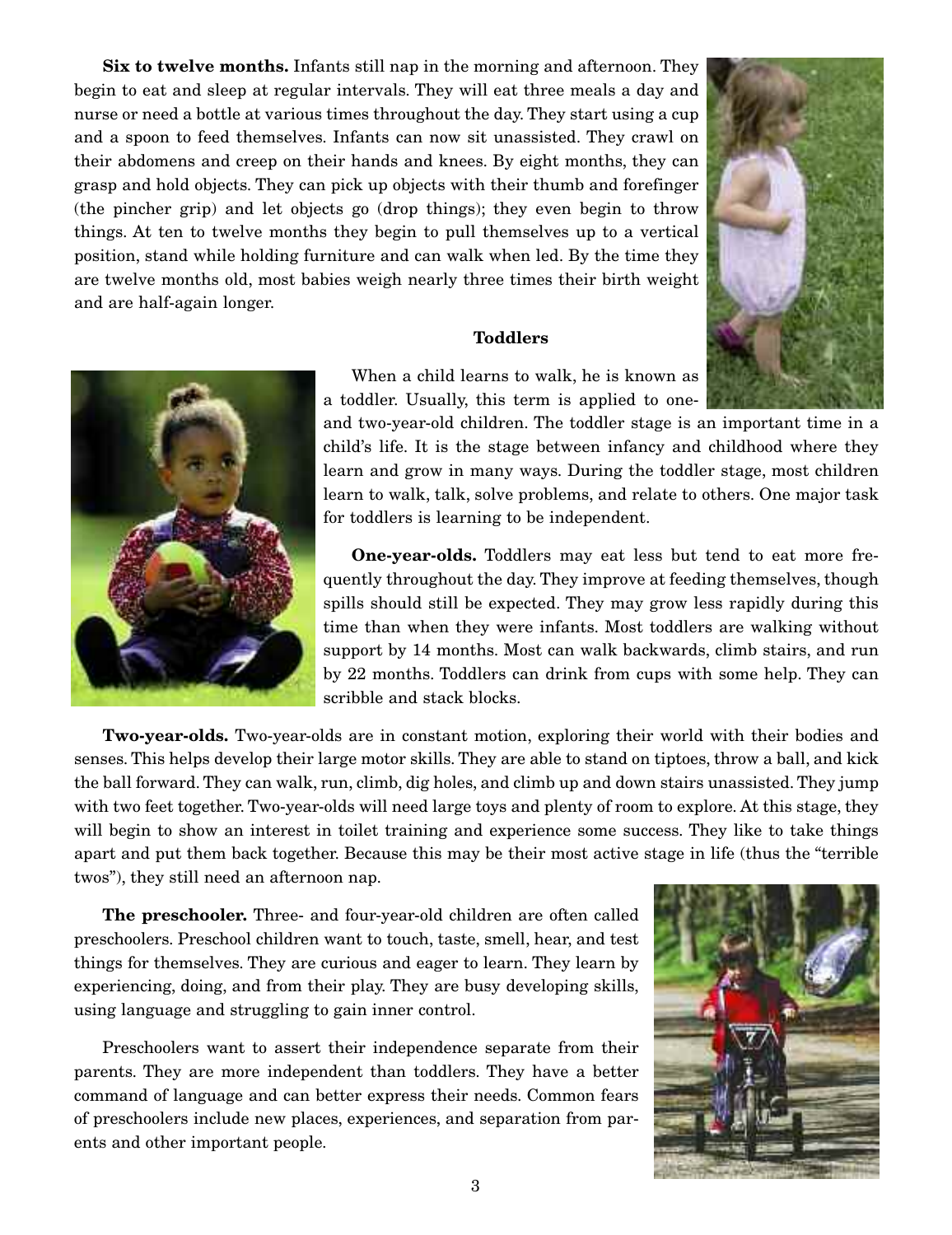**The three-year-old.** Three-year-olds are still developing their large motor skills. They are perfecting their running, jumping, hopping, climbing, and riding tricycles. They can catch balls, stand on one foot, and build towers of 6–9 blocks. They are beginning to learn hand-eye coordination with their small muscles (or fine motor skills). Provide them with toys and equipment that develop the fine motor skills, for example, puzzles, pencils, paper, and safety scissors. They can draw and paint in both circular and horizontal motions. Three-year-olds may still have toilet accidents. They like to dress themselves, but may or may not be able to manage buttons, snaps, and zippers. They grow about three inches taller in a year.

**The four-year-old.** Growth isn't as rapid for four-year-olds, yet they will grow taller losing some of their childish plumpness. Encourage them to participate in activities that will strengthen the large muscles in arms, legs, and trunks.They run on tip toes, gallop, and can pump themselves on a swing. They hop on one foot. They begin to skip. They throw a ball overhand. Their small muscles are developing, and hand-eye coordination is improving.

Four-year-olds can draw **representational** pictures (for example, pictures of flowers, people, etc.) They like unzipping, unsnapping, and unbuttoning clothes. They dress themselves. They are ready to learn how to tie their own shoes. They can cut on a line with scissors. They can make designs and write crudely-shaped letters. They are very active and aggressive in their play. Whether a child is righthanded or left-handed will be determined at about the age of four. Four-year-olds generally still need rest periods.



#### **Young school-age**

Five-, six-, and seven-year-old children are often excited about going to school and their new responsibilities. Parents are still the most important people in their lives. With school-age children, it is important to set limits and let children know what is expected of them. Do this with a soft voice. Be patient and kind. Provide clear and consistent discipline. Each child needs to feel special and cherished while in your care. Children in this stage are very enjoyable. They like to be helpful, especially to adults.



**School-aged children become more agile.**

Growth is slow but steady. They have good large muscle skills Most children have a good sense of balance and coordination. They can stand on one foot and walk on a balance beam. Some even have enough coordination to roller skate. They enjoy physical activities. They enjoy testing muscle strength and skills; they like to skip, run, tumble, and dance to music. Movements are often rough and jerky, but they love to learn new skills. They can catch small balls. They can better manage buttons and zippers and have learned to tie their shoelaces. They can print their names. They can copy designs and shapes, including numbers and letters. They use utensils and tools correctly without supervision. They have a good appetite and enjoy more adult foods. Afternoon naps are probably not necessary. Five-year-olds may need help with their toileting only if their clothes are complicated.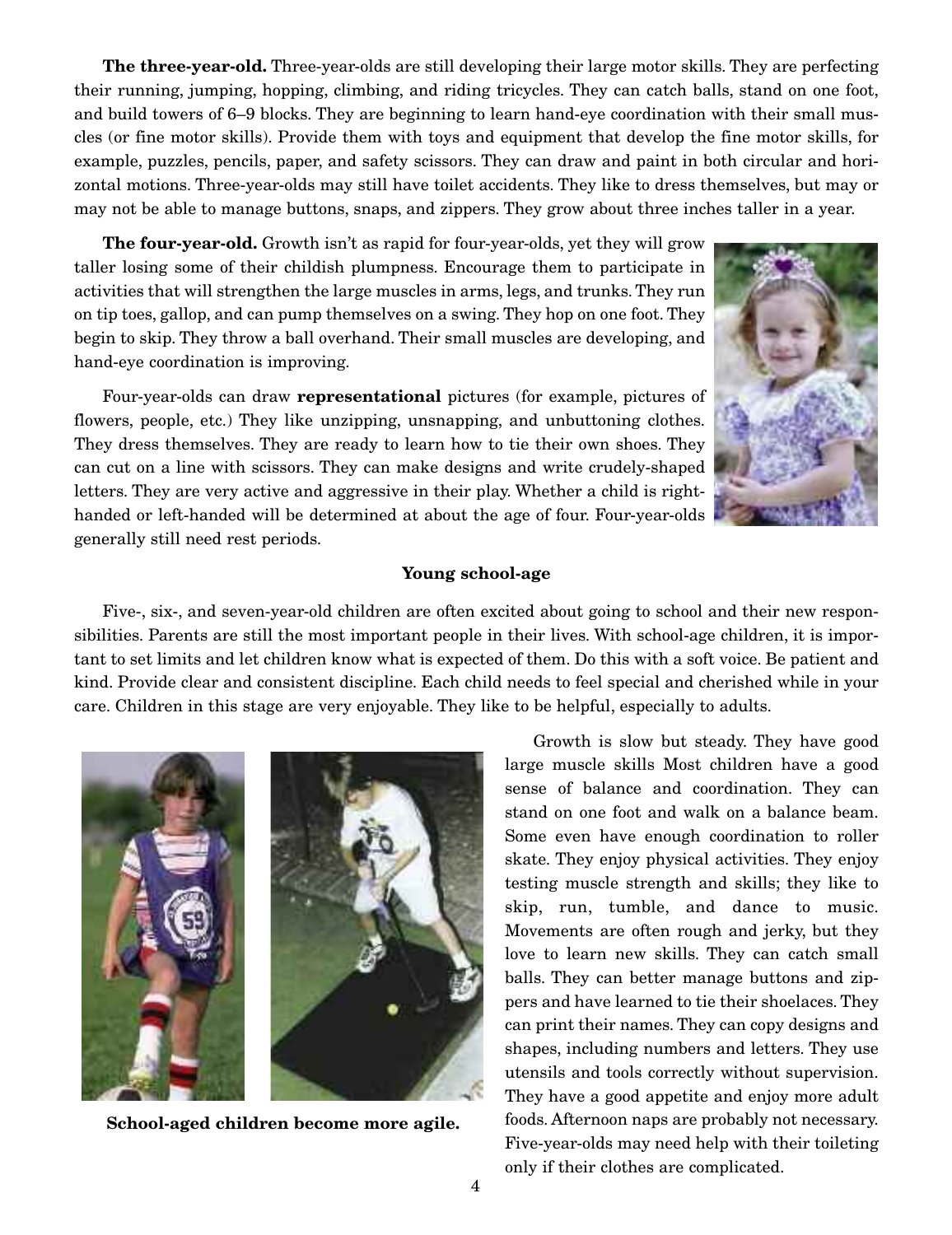雇

**Answer** *true* **or** *false.*

| $1.1\,$ |  |  | Babies are unique individuals; different from other babies. |  |
|---------|--|--|-------------------------------------------------------------|--|
|         |  |  |                                                             |  |

- 1.2 \_\_\_\_\_\_\_\_\_\_\_\_\_\_\_\_\_\_ Babies discover their fingers, feet, and toes at about five months.
- 1.3 **EXECUTE:** Children are called toddlers when they are toilet trained.
- 1.4 **Example 3** Preschoolers are afraid to be separated from their parents.
- 1.5 \_\_\_\_\_\_\_\_\_\_\_\_\_\_ Young school-aged children should still take a nap.

| 1.6  | can sit unassisted                                      |             |                         |
|------|---------------------------------------------------------|-------------|-------------------------|
| 1.7  | can cut on a line with scissors                         |             | a. birth to six months  |
| 1.8  | most active stage in life                               |             | b. six to twelve months |
| 1.9  | likes to be helpful                                     | $c_{\cdot}$ | the one-year-old        |
| 1.10 | they grow about three inches taller in a year           |             | d. the two-year-old     |
| 1.11 | increases rapidly in height, weight, and motor skills   |             | e. the three-year-old   |
| 1.12 | right-handedness or left-handedness is determined       | f.          | the four-year-old       |
| 1.13 | learns to walk                                          | g.          | the young school-age    |
| 1.14 | learning hand-eye coordination with their small muscles |             |                         |
|      |                                                         |             |                         |

#### **INTELLECT (WISDOM)**



**Read to the child.**

A child learns to speak what he hears. Encourage a child to pronounce words correctly; have him attempt to ask for things. Develop a love for good books and music by reading and singing to the child.

**Birth to six months.** At one month they become aware of normal household sounds. They turn to locate the source of sounds. Infants babble, coo, and gurgle; they smile. At three months they squeal, laugh, and babble. They study their hands and feet. Infants can focus on and follow moving objects with their eyes. They explore things with their mouths and put anything they can hold into their mouths. They cry in different ways to express hunger, anger, and pain. They forget about objects that they cannot see.

**Six to twelve months.** Infants wave bye-bye and play pat-a-cake. They respond to simple directions. They look for things not in sight. Infants make sounds like "dada" and "mama." They make sounds that are understood by peo-

ple who know them well. They repeat actions that cause a response such as when given a rattle, they will shake it and laugh. By twelve months, many infants speak their first understandable words.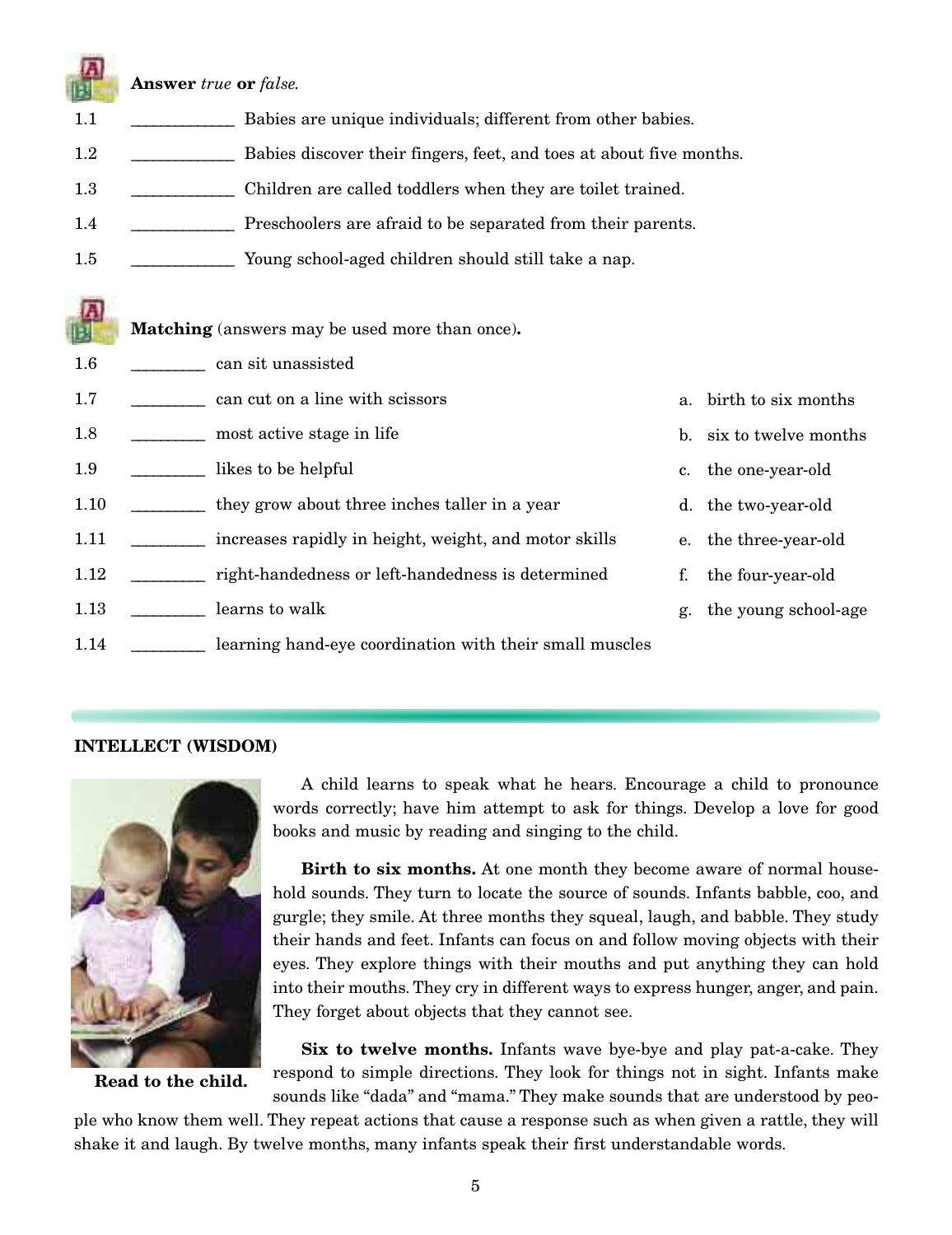**The one-year-old.** Toddlers add words to their vocabulary; they learn associations between words and objects; they name body parts and familiar pictures. They can point to objects that they want. They imitate animal sounds. They use the pronouns "me" and "mine." They use "no" frequently. They combine two words to make a basic sentence. They have short attention spans. They hold pencils and scribble.



**Twos enjoy imaginary play.**

**The two-year-old.** Two-year-olds can understand more words than they can speak. They have a vocabulary of about three hundred words and can use three- to four-word sentences. They like to experiment with sounds and words. They still have short attention spans. Two-year-olds can follow simple directions and explanations. These will need to be repeated with patience. They can memorize short rhymes. They have begun imaginary play; for example, the two-year-old will "feed" their doll. They enjoy listening to short, simple stories. They want to make choices but find it difficult to do.

**The three-year-old.** Threeyear-olds constantly ask questions. Almost one-third of their conversation is questions. They

have a short attention span and enjoy having the same story read over and over. They enjoy riddles and guessing games. Three-year-olds have good imaginations and like pretending they are someone else: the doctor, the mommy, the daddy.They need toys that encourage imaginary play; for example, a cardboard box becomes a car, a boat, or a house. They may even have an imaginary playmate.



**Threes have good imaginations.**

**The four-year-old.** Attention spans of four-year-olds increase, so they can listen to longer stories. They ask many questions, including "how" and "why" questions. They are very talkative. Their language includes silly words and, if exposed to it, profanity. This would be a good time to explain why profanity is unacceptable. They enjoy serious discussions. They should understand some basic concepts such as number, size, weight, color, texture, distance, time, and position. Their classification skills and reasoning ability are developing. They are creative. They may still have an imaginary friend. They like rhythm and can follow a tune.

**The young school-age.** They can distinguish left from right. Their ability to speak and express themselves develops rapidly. This skill is important for success in school. They talk to their peers about themselves and their families. During play, they practice using the words and language they learn in school. They enjoy working with numbers, letters, words, and writing. They have a vocabulary of about two thousand words. They can begin to tell time and know the days of the week. They like silly rhymes, riddles, and jokes. Their attention span increases. They are learning more about their world and enjoy short field trips to the fire station, a construction site, or a zoo. They can follow more complicated stories. They are learning letters and words. By six, most can read words or combinations of words. Some misbehavior may be an indication of boredom.



**They enjoy working with words.**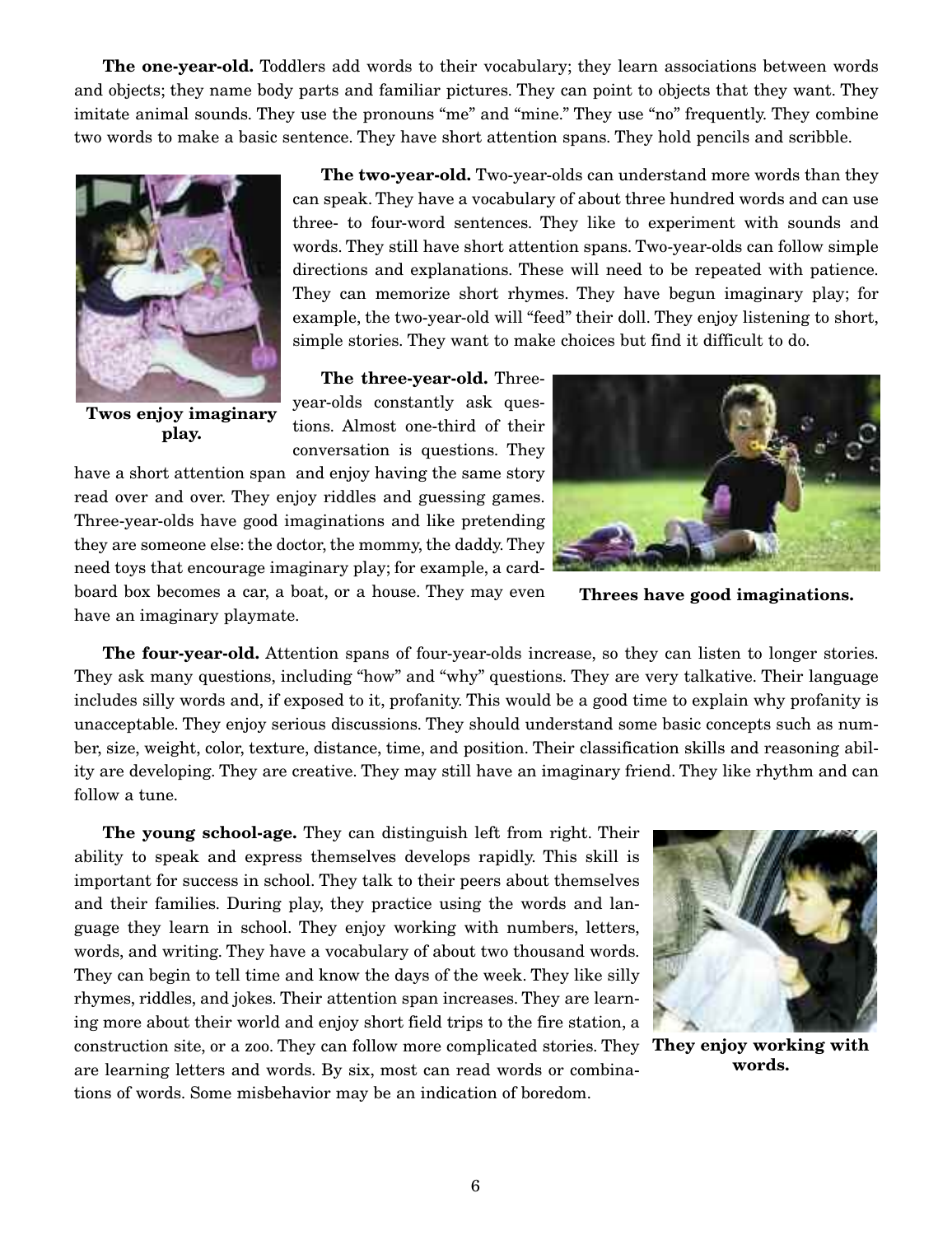

#### **Answer the following questions.**

Remembering that each child develops at his own rate, identify intellectual characteristics that are common to the age groups. Write the *ages* next to the characteristic.

- 1.15 \_\_\_\_\_\_\_\_\_\_\_\_\_\_ likes to pretend 1.16 **likes to babble, coo, gurgle** 1.17 \_\_\_\_\_\_\_\_\_\_\_\_\_\_\_\_\_\_\_ asks questions
- 1.18 \_\_\_\_\_\_\_\_\_\_\_\_\_\_\_\_\_\_\_ uses "no" frequently
- 1.19 **\_\_\_\_\_\_\_\_\_** everything goes into the mouth
- 1.20 \_\_\_\_\_\_\_\_\_\_\_\_\_\_ has a short attention span
- 1.21 \_\_\_\_\_\_\_\_\_\_\_\_\_\_\_\_\_\_ begins to wave bve-bve
- 1.22 \_\_\_\_\_\_\_\_\_\_\_\_\_\_ has an imaginary playmate

**Answer** *true* **or** *false.*

1.23 **Infants, one to six months, will turn towards the source of sound.** 

- 1.24 \_\_\_\_\_\_\_\_\_\_\_\_\_\_\_ Infants, six to twelve months of age will repeat actions that cause a response.
- 1.25 Infants, six to twelve months, will name body parts.
- 1.26 Two-year-olds have a vocabulary of about 500 words.
- 1.27 \_\_\_\_\_\_\_\_\_\_\_\_\_\_\_\_\_\_\_\_ Three-year-olds like to talk.
- 1.28 Classification and reasoning skills begin at age four.
- 1.29 **1.29** Young school-age children have vocabulary of about 2,000 words.
- 1.30 Some misbehavior in a school-age child may be an indication of boredom.

#### **SOCIAL AND EMOTIONAL (FAVOR WITH MAN)**



**Birth to six months.** Infants begin to develop trust as their parents meet their needs: feeding them when they are hungry, holding and cuddling them when they cry, reading and singing to them, and changing their diapers when needed. They cry to express anger, pain, and hunger. Crying is their way of communicating. Infants are easily excited or frightened. They are easily upset and need to be cradled and comforted. Infants smile in response to a pleasant sound or a full tummy. At about six weeks, they smile in response to someone else. By four months, they smile broadly, laugh when pleased, and learn to recognize faces and voices of their parents.

**Six to twelve months.** At this time, infants start responding when you call their names. Separation anxiety begins at this point, they fear being left by their parents; they have a fear of strangers. They get angry and frustrated when their needs are not met in a reasonable amount of time. Infants begin to learn what is and is not allowed. Eye contact begins to replace some of the physical contact that younger infants seek.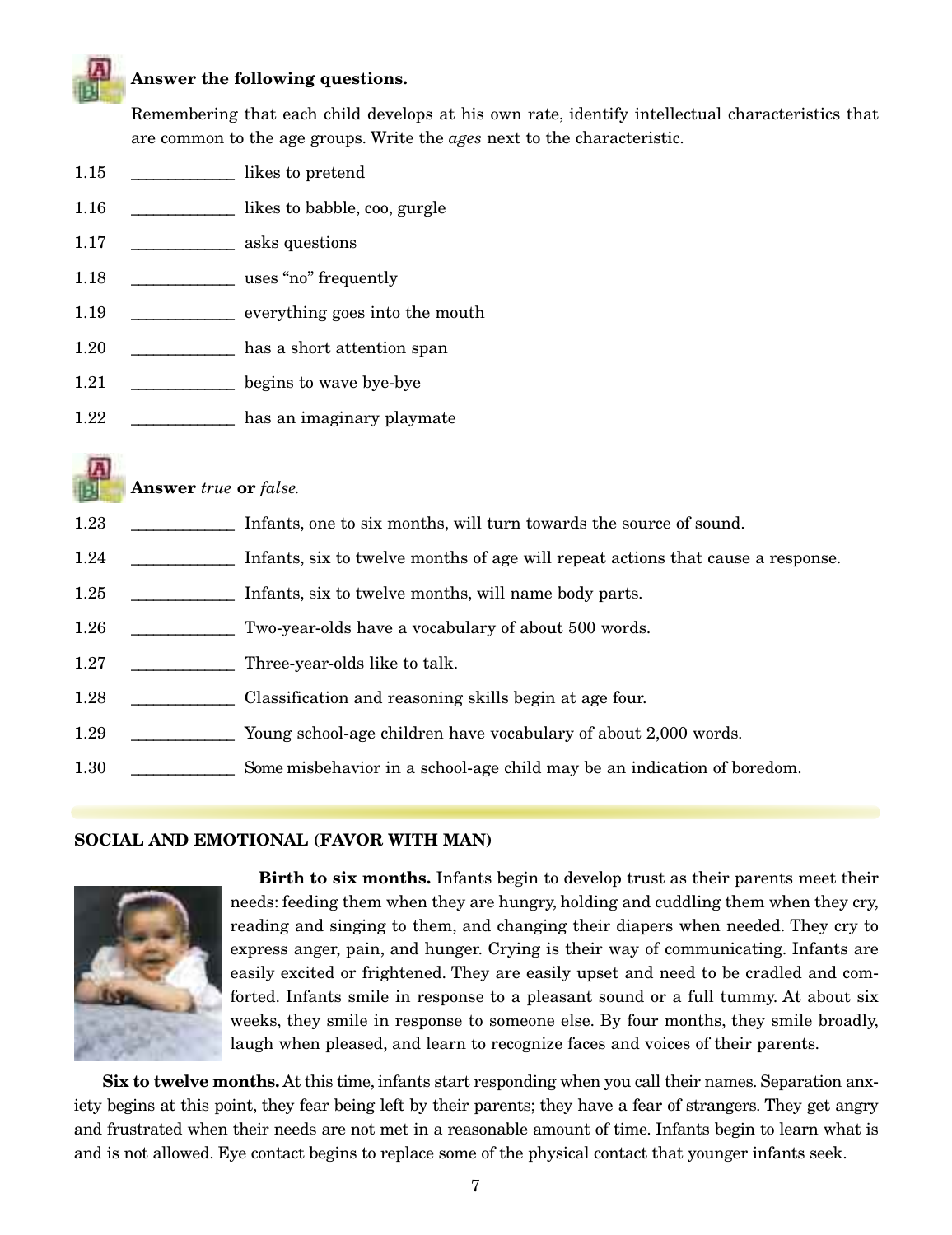**The one-year-old.** Temper tantrums are common, if allowed. They have difficulty sharing toys and are very possessive. They tend to have mood swings; their emotions are usually very intense but shortlived. Routines are very important. They enjoy playing in the presence of other children, but not with them. This is known as **parallel play**. In their view, they are the center of the world. They begin to express new emotions such as jealousy, affection, pride, and shame.

**The two-year-old.** Two-year-olds try to assert themselves by saying, "no." They like imitating the behavior of adults and other children. They enjoy solitary and parallel play much like the one-year-old. They are generally self-centered and sharing is still difficult. They become frustrated easily. They may be fearful of unfamiliar persons or animals, of being left alone, or of the dark. They may show this fear by crying, running away, clinging to the parent, or trembling. They still need security.

**The three-year-old.** Three-year-olds are usually interested in playing with other children or **cooperative play**. They are interested in sharing and taking turns. They have a definite choice of friends that they want to play with. They can be aggressive in words and actions. Three-year-olds may be afraid of the dark, of being alone, of getting lost, of unfamiliar places, buildings, animal sounds, or of being sick. They are struggling with the desire of being independent and the need for being close to family. It is a good time for them to experience being separated from family for short periods of time, as in a preschool or church program.



**Threes take turns.**

**The four-year-old.** Four-year-olds enjoy cooperative play. Generally, they do not get upset when separating from a parent in order to play with other children. They may have a best friend, but that changes frequently.



**Fours enjoy cooperative play.**

Most four-year-olds are friendly and enjoy talking to adults and desire adult approval. They also experience hero worship. Fours enjoy dramatic play and like to use props for dressing up and pretending. Expressing anger is common to four-year-olds. They develop fears about imaginary things such as giants, bears, or fires. They may fear pain or physical harm, for example, doctors, nurses, hospitals, or instruments. Four-year-olds have extreme mood swings; cheerful and cooperative one moment and sullen and uncooperative the next. Four-year-olds need support and guidance in understanding and expressing their "bad" feelings and in handling their own conflicts. Four-year-olds will develop an awareness of others' feelings; he may feel empathy for others.

**The young school-age.** Young school-age children like to play in small groups. They enjoy dramatic play and like to act grown up. They have a strong need to feel accepted and worthwhile. They show their ability to be independent by being disobedient, talking back, and being rebellious. They often express their anger by saying, "I hate you!" It is better not to yell back at the child. Remember Proverbs 15:1, "A soft answer turneth away wrath..." Acknowledge the child's anger, but do not allow him to get away with saying hurtful things. Boundaries must still be set. Instead say, "While I understand you are angry, you cannot say hurtful things to Mommy. Please sit on your bed for a few minutes until you are calm." Hug the child afterwards and assure him you still love him. In this way, the child is learning to control his outbursts.

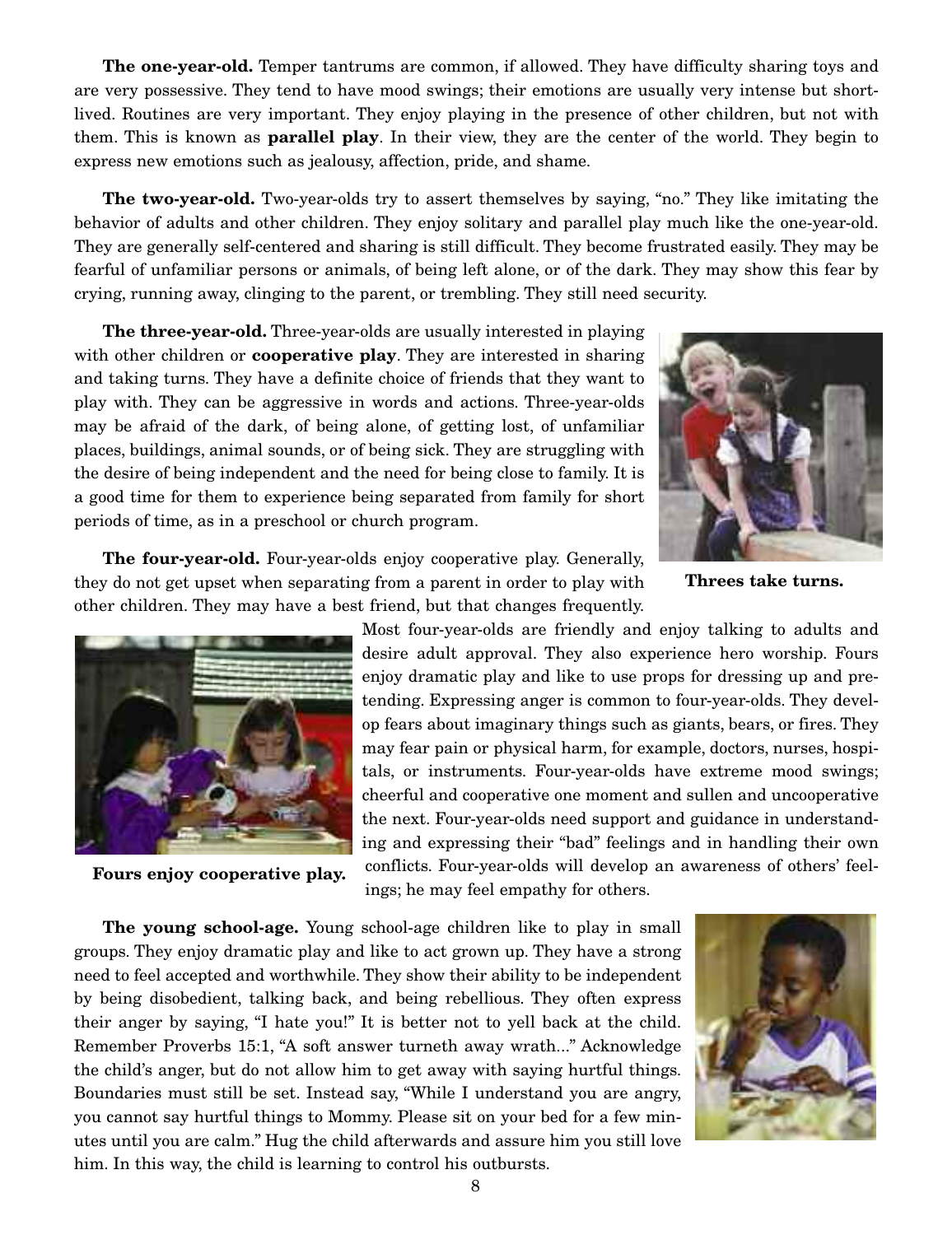Young school-age children prefer individual achievements over group efforts. They like encouragement and suggestions, but do not like to compete with other children. They still look to adults for approval but now they also turn to their peers for praise and acceptance. They begin to take responsibility for their own actions. They are beginning to learn to respect the rights and feelings of others. They look up to and imitate older youth. They are beginning to build and understand friendships; they now have a best friend.

|      | Answer true or false.                                                                                |
|------|------------------------------------------------------------------------------------------------------|
| 1.31 | Infants are easily excited or frightened.                                                            |
| 1.32 | By four months, an infant will realize when mom has entered the room.                                |
| 1.33 | Infants, six to twelve months old, cannot yet determine what is and is not allowed.                  |
| 1.34 | Routines are important to a one-year-old.<br>$\overline{\phantom{a}}$                                |
| 1.35 | The two-year-old understands the concept of sharing.                                                 |
| 1.36 | The three-year-old is sometimes aggressive.<br><u> Alban Maria (</u>                                 |
| 1.37 | The four-year-old often experiences hero worship.<br>$\frac{1}{2}$                                   |
| 1.38 | The young school-age child prefers solitary play.                                                    |
| 1.39 | Answer the following.                                                                                |
|      |                                                                                                      |
| 1.40 |                                                                                                      |
| 1.41 | Emotional readiness to be separated from the family is developed in the ____________________________ |
| 1.42 | Fear of imaginary things such as giants, bears, or fires develop in the ____________________________ |
| 1.43 | "I hate you!" is a common expression of anger in the                                                 |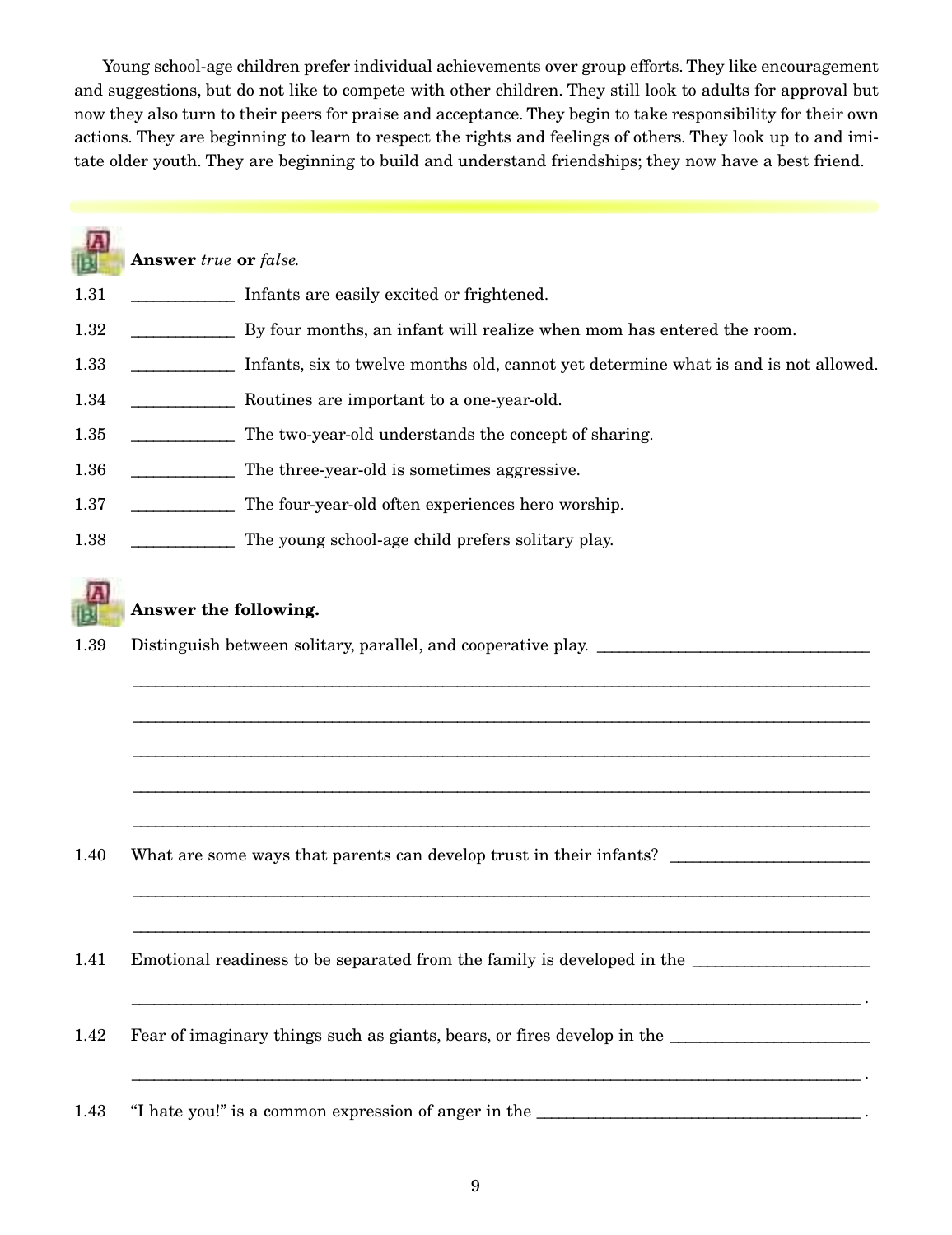#### **SPIRITUAL (FAVOR WITH GOD)**

Children of preschool-age learn quickly and generally do not question their teachers. They learn by observation, participation, and repetition. Sunday school is only a supplement to what is learned at home. Some of the helpful hints concerning methods for keeping the attention of small children during story time are: use visual aids (such as pictures), sit close to the children, speak with expression and enthusiasm.

Infants' concepts of God are gained through the love and care of the parent. Singing and listening to praise music with the infant will increase their appreciation for Christian music as they grow older. Your hugging, cradling, and loving care will open their heart to your instruction and Bible teachings in years to come.

Spiritual growth for the preschooler through the young school-age child is related to the child's growing awareness of self; such growth is almost entirely dependent on observation of the attitudes and behavior of those around him. Young children have an aptitude for Godly things. He is able to comprehend simple spiritual truths, such as:

- 1. God makes all good things, including the child.
- 2. God loves the child and is his best friend.
- 3. God listens when the child talks to Him (prayer).
- 4. God sees the child and is with him at all times.
- 5. God can do all things.

**Two-year-olds.** Two-year-olds can sense the attitudes of the home toward church. They sense something special about prayer or Bible reading or going to church. They can understand simple concepts about God; they enjoy singing simple songs about Jesus and friends.



**Introduce Biblical concepts at the three-year-old stage.**

The two-year-old may be interested in talking to God in his own manner. Observing others in prayer will help teach the child about prayer and God. It is not wise to force prayer, however. Instead, set an example by having regular prayer and devotional times.

**Three-year-olds.** It is easy for three-year-olds to talk about God. If they learn of God and Jesus at church or in the home, they will often bring God up in the conversation, for example, "God made the mountains."

Introduce the concept of God as a spirit and not just a man. Threeyear-olds are beginning to use some simple Biblical principles, such as helpfulness and kindness. Read Bible stories of people who showed helpfulness or kindness to others (e.g. "The Good Samaritan") or teach a simple study in Galatians 5:22–23 on the fruit of the Spirit.



**An infant's concept of God is gained through the love of the parents.**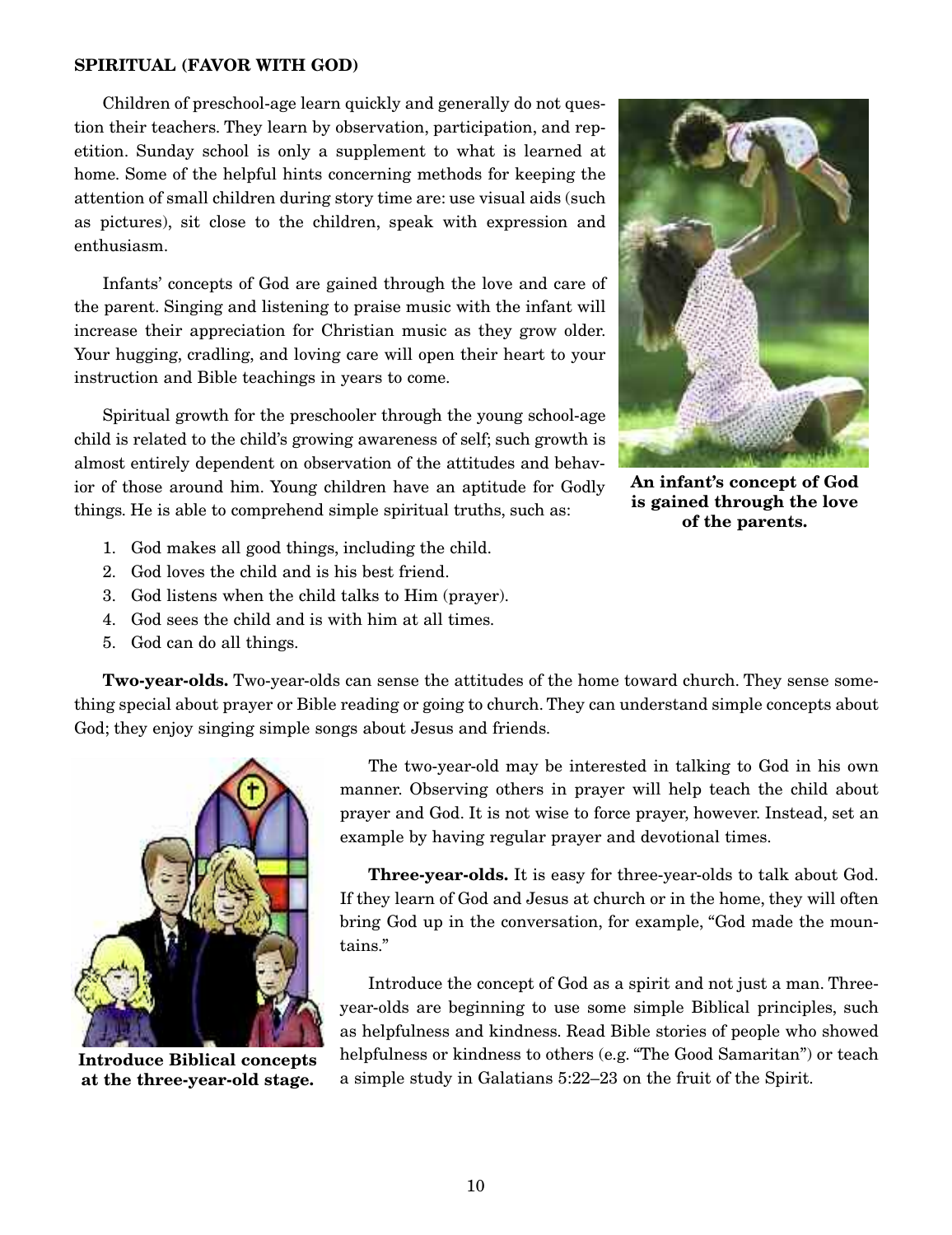**Four-year-olds.** Four-year-olds are capable of talking to God in their own way. They are beginning to understand the concept of a personal God. They are learning to respond positively to people and things at church.

**Young school-age.** A young school-age child may be troubled because he cannot see God. They are inquisitive and may experience more abstract thoughts such as, "Where did God come from?"; "How long is eternity?" It is important to answer the children's questions as honestly as possible. This is how trust is developed.

Young school-age children are capable of using their own words to communicate with God. Therefore, it is important to encourage young children to pray on their own. They are growing in their understanding and application of Bible stories. They can memorize short Bible verses.



**Encourage young children to pray on their own.**

It is important to remember that each child is a separate individual, with ability, interest, and comprehension levels. One child may understand the concept of salvation at age four, while another may not comprehend it until much later. Some children may be able to memorize whole Bible verses and even passages at a very early age, while it may take other children longer to accomplish this task. Be patient and understanding in recognizing the differing abilities of children.

#### **Answer the following questions.**

1.44 How could you help teach the concept of kindness to a three-year-old child during Vacation Bible  $\rm School?$ 

1.45 Is it better to force a two-year-old to participate in grace at mealtimes or have him observe the family saying grace daily? Why?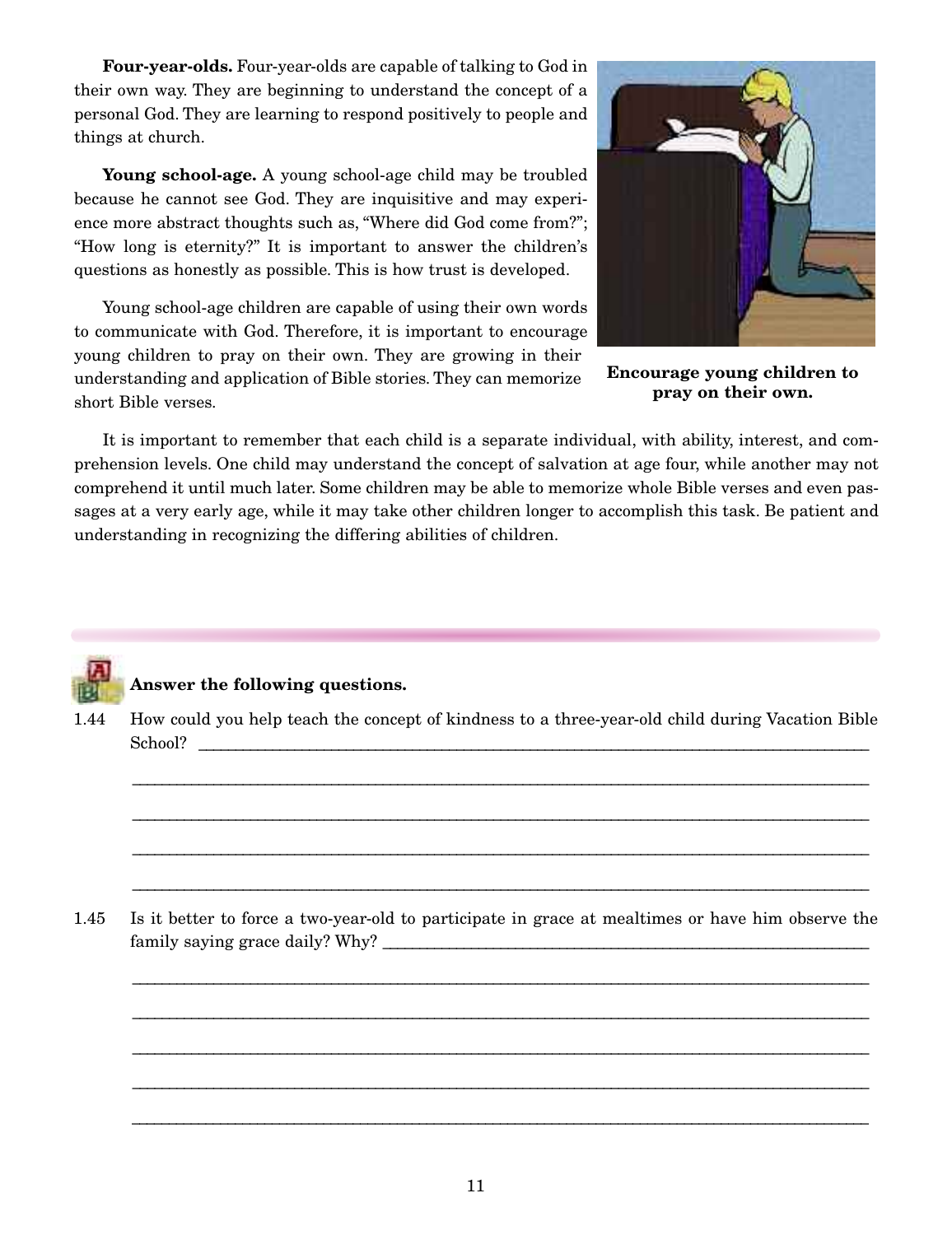

#### **Complete the following activities.**

Obtain permission from your church preschool director to observe children during Sunday School or during the week if your church has a day care or preschool program. You will need to visit a preschool program three times while working in this LIFEPAC. When you observe children, you will need to do the following things.

Take your LIFEPAC and pencil with you to record your observations.

Remain in the background, give no indication of amusement, make no comment. Be an impartial observer.

Avoid conversation with the children or other observers.

Place your chair so you are not in the way of the children and do not block any of the play things.

Avoid disturbing the children's activities by coming and going.

1.46 **Observation number one: Observing a group of children.** As you observe the children in the group, see how many patterns of behavior you can identify.

Date \_\_\_\_\_\_\_\_\_\_\_ Place \_\_\_\_\_\_\_\_\_\_\_\_\_\_\_\_\_\_\_\_\_\_\_\_\_\_\_\_\_\_\_\_\_\_\_\_\_\_\_\_\_\_\_\_\_ Length of time \_\_\_\_\_\_\_\_\_\_\_\_\_  $Age(s)$  of Children a. Notice the following: 1. Children who seem to trust adults 2. Children who have many interests and engaged in a variety of activities \_\_\_\_\_\_\_\_\_\_\_\_ 3. Children who seem to limit their activities and interests

4. Children who combine materials in unusual ways \_\_\_\_\_\_\_\_\_\_\_\_\_\_\_\_\_\_\_\_\_\_\_\_\_\_\_\_\_\_

- 5. Children who engage freely in dramatic play \_\_\_\_\_\_\_\_\_\_\_\_\_\_\_\_\_\_\_\_\_\_\_\_\_\_\_\_\_\_\_\_\_
- 6. Children who seem dependent on others, who follow the teacher or other students around, or frequently ask for help  $\blacksquare$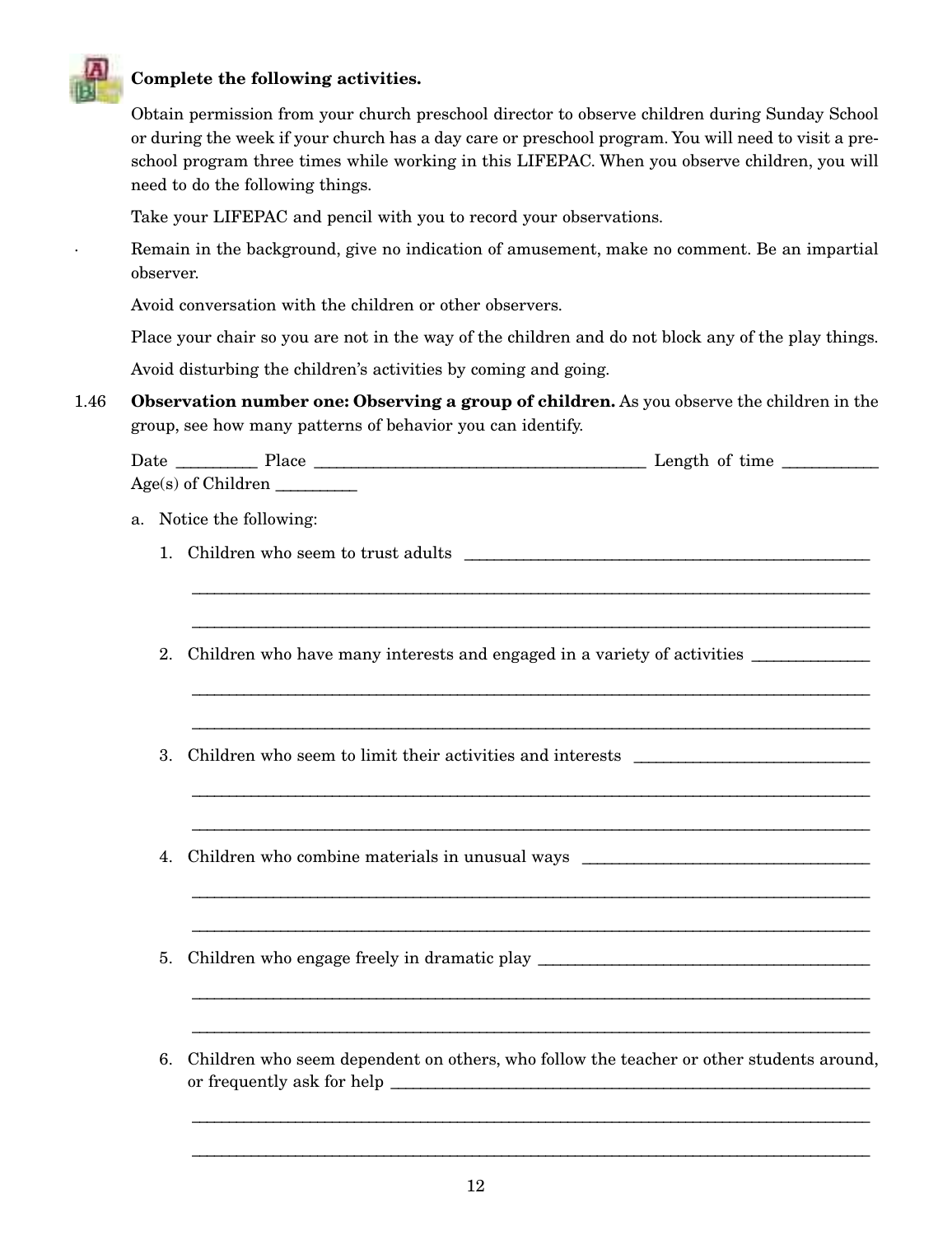|    | 7. | Children who seem to like many children and approach them freely ________________                                                                                                                                                      |
|----|----|----------------------------------------------------------------------------------------------------------------------------------------------------------------------------------------------------------------------------------------|
|    | 8. | Children who seem to avoid approaching children ________________________________                                                                                                                                                       |
| b. |    |                                                                                                                                                                                                                                        |
| c. |    | Make a list of the things children do that make you want to step in and do something about<br>their behavior.<br><u> 1989 - Johann Barbara, martin amerikan basal dan berasal dalam basal dalam basal dalam basal dalam basal dala</u> |
| d. |    | Make a list of the things children do that you approve of or which you enjoy seeing them do.                                                                                                                                           |
| е. |    | Discuss your observations with your teacher and classmates when back in class.<br><b>Adult Check</b><br><b>Initial</b><br><b>Date</b>                                                                                                  |
|    |    |                                                                                                                                                                                                                                        |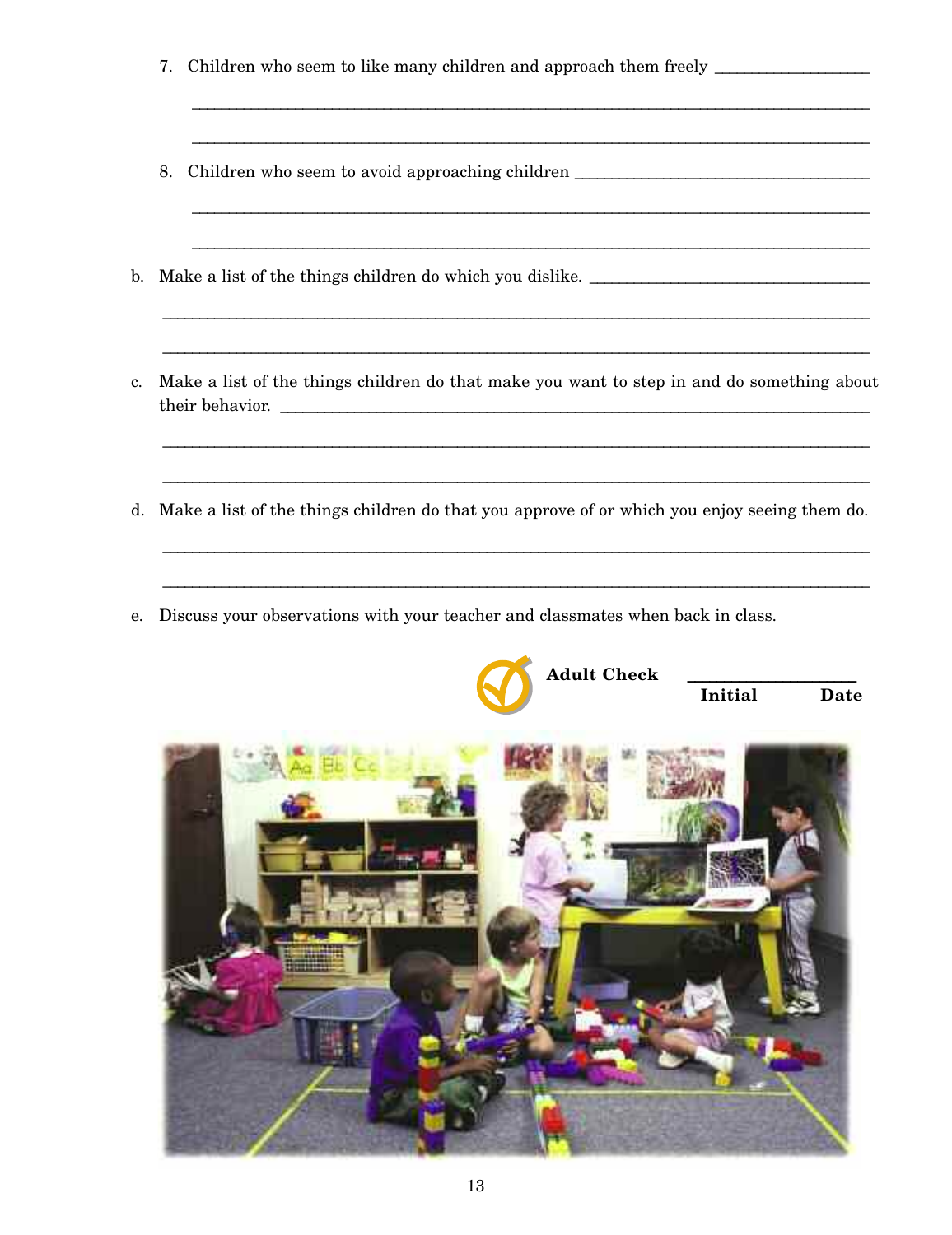Observation number two: Observe one child. Choose one child and observe his behavior with-1.47 out his knowing he is being watched. Make sure you get permission before doing your observation.

| Date          | <b>Place</b> | Length of time |  |
|---------------|--------------|----------------|--|
| Name of child | Age of Child |                |  |

a. How many different activities did he engage in during the period and for how long?

| Activity                 |                                                         | <b>Length of Time</b>                                                               |
|--------------------------|---------------------------------------------------------|-------------------------------------------------------------------------------------|
|                          |                                                         |                                                                                     |
|                          |                                                         |                                                                                     |
|                          |                                                         |                                                                                     |
|                          |                                                         |                                                                                     |
|                          |                                                         |                                                                                     |
|                          | Did he play contentedly and satisfactorily with others? |                                                                                     |
|                          | Did he play contentedly by himself?                     |                                                                                     |
| With whom did he play?   |                                                         |                                                                                     |
| What toys did he use?    |                                                         |                                                                                     |
|                          |                                                         | When he changed from one activity to another, what were the reasons for the change? |
| Did he get out his toys? |                                                         |                                                                                     |
|                          | Did he put them away when finished with them?           |                                                                                     |
| Was he bossy?            |                                                         |                                                                                     |

j. Did he interfere with the play of other children? If he interfered, what action did he take?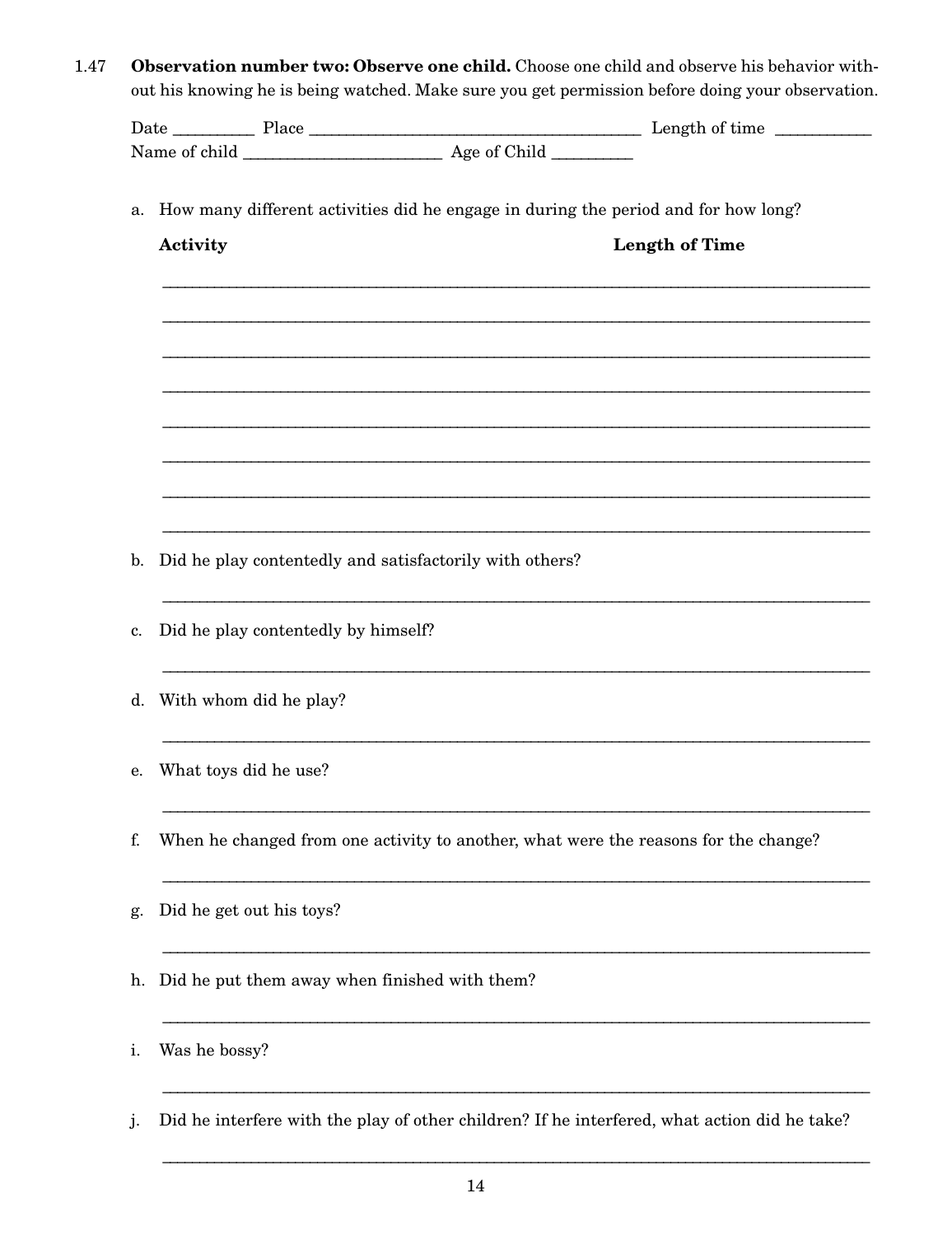- k. Was he selfish? In what way was he selfish?
- l. Was he generous? How was this demonstrated?
- m. Was he shy?
- n. Did he show off? If he did show off, what did he do?
- o. Was he happy?
- p. Was he quarrelsome?
- q. Was he sympathetic? If he was, how did he show it?
- r. Did he tease and annoy others? If so, in what way?
- s. Was he cooperative? If so, how was this demonstrated?
- t. Was there any kind of discipline used? Give an example. Was it desirable? What other means of discipline might have been better used?
- u. What conclusions do you draw concerning the characteristics of the child you observed?
- v. Discuss your observations with your teacher and classmates when back in class.





Review the material in this section in preparation for the Self Test. The Self Test will check your mastery of this particular section. The items missed on this Self Test will indicate specific areas where restudy is needed for mastery.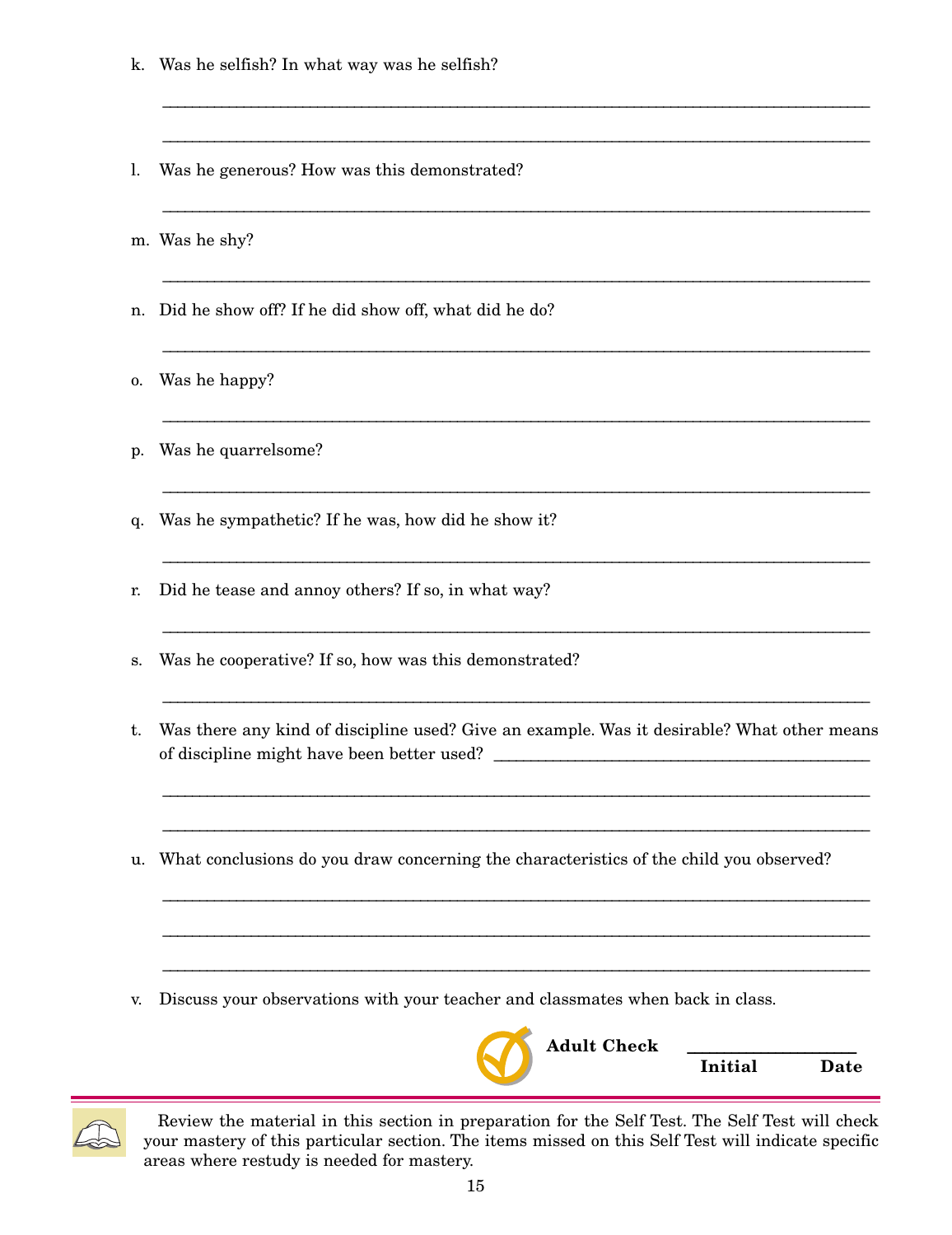#### **SELF TEST 1**

| 1.01  | The four-year-old still needs a rest period.                                     |
|-------|----------------------------------------------------------------------------------|
| 1.02  | Young school-age children begin taking responsibility for their actions.         |
| 1.03  | Answering questions correctly helps develop a sense of trust in a child.         |
| 1.04  | The two-year-old is old enough to share his toys.                                |
| 1.05  | Babies discover their fingers, feet, and toes at about twelve months.            |
| 1.06  | Children are called toddlers when they begin to walk.                            |
| 1.07  | Infants, six to twelve months of age, will repeat actions that cause a response. |
| 1.08  | Four-year-olds have a vocabulary of about 2,000 words.                           |
| 1.09  | In a young school-age child, misbehavior maybe an indication of boredom.         |
| 1.010 | Three-year-olds are not ready to be separated from their family.                 |

#### **Match the behavior to the appropriate age group. Some answers will be used more than once** (each answer, 4 points).

| 1.011 | solitary play |  | a. two-year-old |
|-------|---------------|--|-----------------|
|       |               |  |                 |

- 1.012 \_\_\_\_\_\_\_\_\_\_\_ has a best friend b. three-year-old
- 1.013 \_\_\_\_\_\_\_\_\_\_ begins to feel empathy c. four-year-old
- 1.014 \_\_\_\_\_\_\_\_\_\_ three-hundred word vocabulary d. young school-age
- 1.015 \_\_\_\_\_\_\_\_\_\_ constantly asks questions

**Answer** *true* **or** *false* (each answer, 3 points).

- 1.016 \_\_\_\_\_\_\_\_\_\_ curious and eager to learn
- 1.017 \_\_\_\_\_\_\_\_\_\_ enjoys short field trips

#### **Fill in the blank** (each answer, 5 points).

 $\mathcal{L}_\text{max}$  . The contract of the contract of the contract of the contract of the contract of the contract of the contract of the contract of the contract of the contract of the contract of the contract of the contract

- 1.018 Understanding the physical, \_\_\_\_\_\_\_\_\_\_\_\_\_\_\_\_\_\_\_\_\_\_\_\_\_\_\_ , social, \_\_\_\_\_\_\_\_\_\_\_\_\_\_\_\_\_\_\_\_\_\_\_\_\_\_\_ , and \_\_\_\_\_\_\_\_\_\_\_\_\_\_\_\_\_\_\_\_\_\_\_\_\_\_\_ development of children will give you insights into why a child behaves the way he does.
- 1.019 The baby increases rapidly in height, \_\_\_\_\_\_\_\_\_\_\_\_\_\_\_\_\_\_\_\_\_\_\_\_\_ and \_\_\_\_\_\_\_\_\_\_\_\_\_\_\_\_\_\_\_\_\_\_\_\_\_ .
- 1.020 Two spiritual truths that the preschooler is able to comprehend are \_\_\_\_\_\_\_\_\_\_\_\_\_\_\_\_\_\_\_\_\_\_\_\_\_\_\_ and